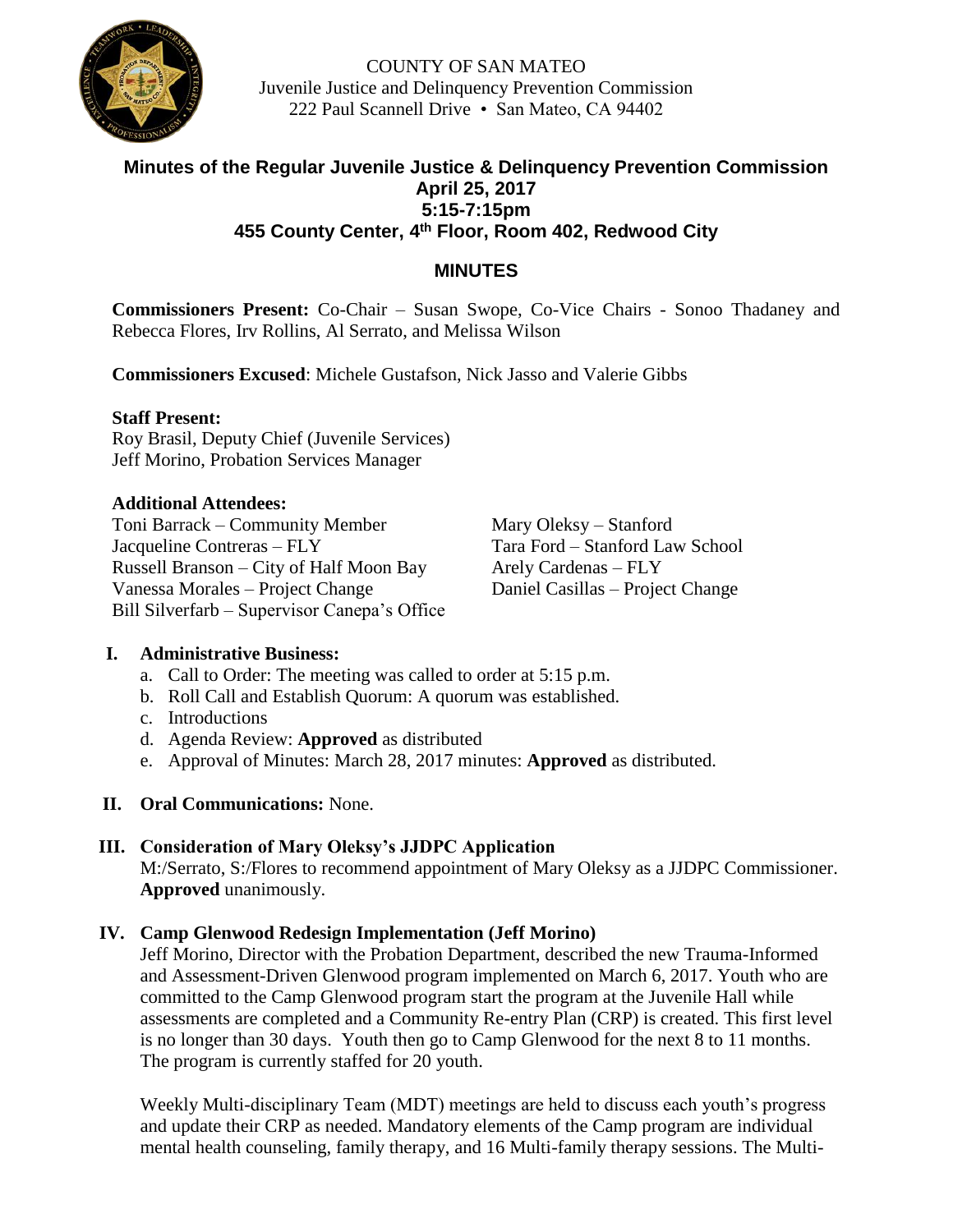family groups occur while at Camp and after returning home. Additionally, while in custody at Camp Glenwood, the boys receive a multitude of evidence-based interventions such as drug and alcohol counseling, gang intervention, anger management, pro-social thinking courses, positive relationship building classes, and cognitive therapy, as well as vocational and on-the-job training.

Privileges at camp are based on levels (1thru 7). When a youth wants to move up a level, he completes a petition and presents it to the Multi-Disciplinary Team. When a minor reaches level 4, he starts going home during the weekends. Home passes begin at 8 hours and work their way up to a full 48 hour weekend.

## **V. Project Updates**

a. Update on Proposed Response to the California Child Welfare Continuum of Care No report.

b. Suggest/consider other possible projects for 2017 No report.

## **VI. Probation Remarks (Brasil)**

a. Update on impacts of Grand Jury Report on juvenile facilities Deferred to next meeting.

b. Progress on installation of new security cameras The camera system at Juvenile Hall and in the School Department is up and running. The only issue that still needs work is the audio function.

c. Current number of youth in YSC, Camp Kemp and Camp Glenwood Youth Services Center has 62 youth (6 females and 56 males); Camp Glenwood has 18 boys and Camp Kemp has 4 girls in residence and 12 in the Girls Empowerment Program.

# **VII. San Mateo Office of Education Remarks (Magee)**

a. Report on Multi-County Project Change meeting held on April 11<sup>th</sup>. Deferred to May meeting.

#### **VIII. Liaison/Study Group Reports**

a. Inspections Committee

1. Schools subcommittee (Rollins)

Camp Glenwood inspection will be completed on Thursday, May 4, 2017. Camp Kemp and Youth Services Center, Hillcrest School, inspection will be completed on Friday, May 5, 2017.

2. Sign-ups for facilities inspection teams

A sign-up sheet was passed around the room for Commissioners and Commissioner applicants to sign-up for an inspection. The Lead must be a Commissioner; however, members of the Community (over 18 yrs old) may participate if properly cleared by Probation.

#### b. Court and Probation Liaison (Wilson)

Commissioner Wilson said that Judge Cretan has verbally approved way-finding maps in Spanish, Samoan, and Tongan. Judge Cretan wants more programming for the youth,